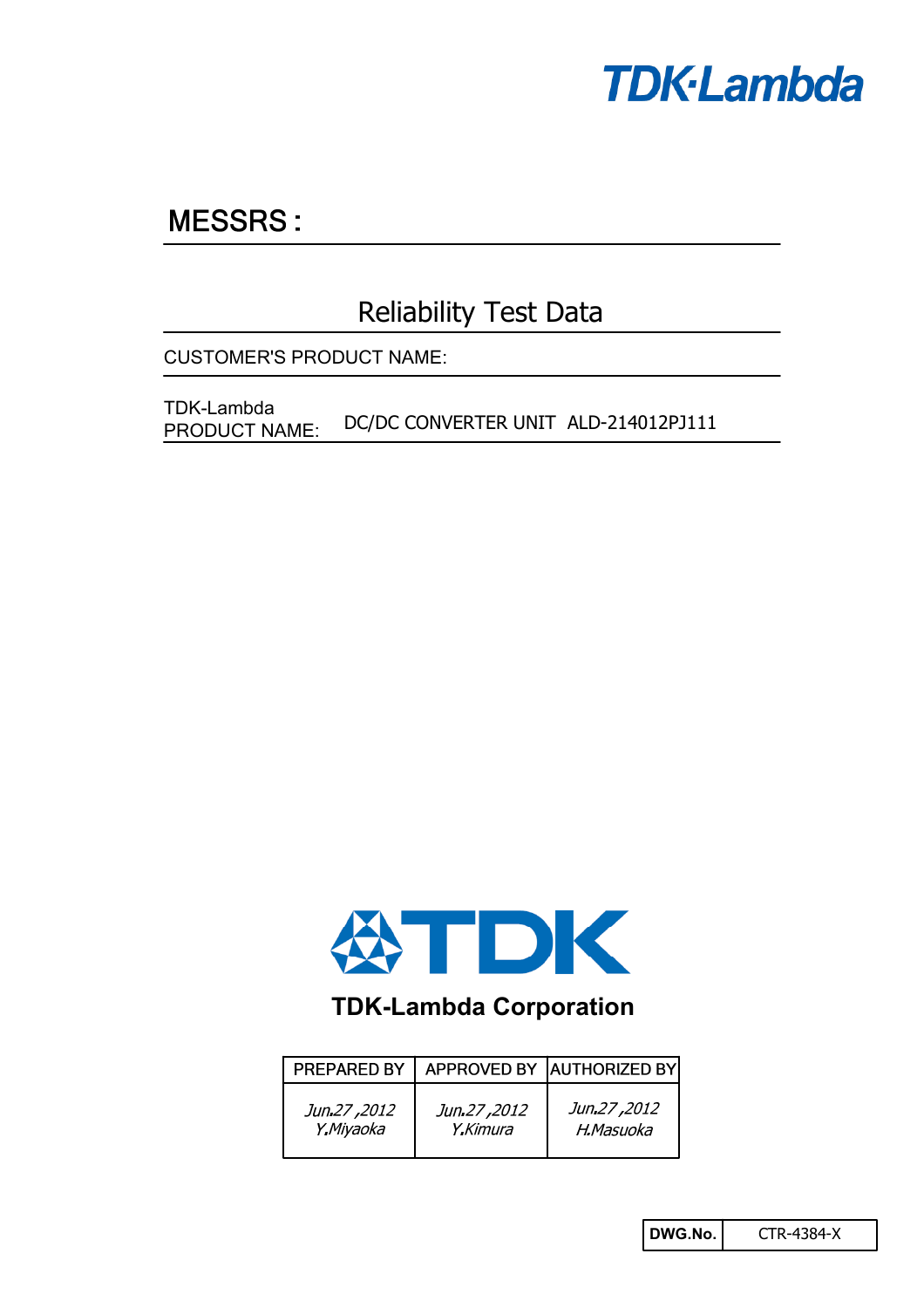| [1] Test Sample<br>ALD-214012PJ111 3pcs. for each                                                                                                                                                                                        |  |  |  |  |
|------------------------------------------------------------------------------------------------------------------------------------------------------------------------------------------------------------------------------------------|--|--|--|--|
| [2] Test Condition<br>Input Voltage<br>Vin : 12.0 [V]<br>Dimming Conditions Vbr : 0.0 [V]<br>Max. Brightness<br>ADIM: 0.0 [V]<br>Max. Brightness<br>280 $[\Omega]$<br>Load<br>$RL$ :                                                     |  |  |  |  |
| [3] Result<br>The test result is shown on the next page. There was no problem.<br>The measurement condition and Instrument depends on the following.                                                                                     |  |  |  |  |
| <b>Measurement Condition</b><br>Input Voltage Vin : 12.0 [V]<br>Dimming Conditions Vbr : 0.0 [V]<br>Max. Brightness<br>ADIM: 0.0 [V]<br>Max. Brightness<br>Load<br>RL :<br>230 $\lceil \Omega \rceil$<br>25 [°C]<br>Ambient temp<br>Ta : |  |  |  |  |
| Measuring Instrument<br>Power supply<br>: PAR160A (KIKUSUI) or equivalent<br>Inpur DC current meter :<br>R6840 (ADVANTEST) or equivalent<br>Output DC current meter:<br>187 (FLUKE) or equivalent                                        |  |  |  |  |

Frequency counter : 187 (FLUKE) or equivalent

## [4] Test Item

| Item                                                | Condition                                                                                                                                                     | Judgement Standard                                 |
|-----------------------------------------------------|---------------------------------------------------------------------------------------------------------------------------------------------------------------|----------------------------------------------------|
| High Temperature<br><b>Continuous Operation</b>     | 85°C, 500hrs.                                                                                                                                                 | Electrical and apperance<br>should be in the spec. |
| Heat Shock                                          | $-40^{\circ}$ C <-> 85°C 30min./each<br>100 cycles                                                                                                            |                                                    |
| <b>Humidity Environment</b><br>Off and on Operation | 60°C 90%R.H.<br>On 1hr / Off 3hrs. 500cycles.                                                                                                                 |                                                    |
| Vibration                                           | $5 \sim 10$ Hz Amplitude 10mm<br>10~200Hz Accerarated Verocity 21.6m/s <sup>2</sup> (2.2G)<br>Log Sweep: 10min.<br>X, Y, Z direction 60 min/each total 3 hrs. |                                                    |
| Shock                                               | $588m/s2$ (60G) 11ms Half-sine wave<br>once each axis X, Y, Z, -X, -Y, -Z<br>total 6times                                                                     |                                                    |

|                                                                         | <b>MATERIAL</b><br><b>REMARK</b><br><b>QU</b><br><b>MATERIALS NAME</b><br>No. |  |             |  |             |  |
|-------------------------------------------------------------------------|-------------------------------------------------------------------------------|--|-------------|--|-------------|--|
|                                                                         | PRODUCT NAME or MODEL, TITLE                                                  |  |             |  |             |  |
|                                                                         | DC/DC CONVERTER UNIT ALD-214012PJ111                                          |  |             |  |             |  |
|                                                                         | NAME OF DRAWING                                                               |  | DRAWING No. |  | <b>PAGE</b> |  |
| <b>TDK-Lambda</b>                                                       | Reliability Test Data                                                         |  | CTR-4384-X  |  |             |  |
| ta∓ban alugu dunia yang untuk kama kama yang untuk sebagai pengantang k |                                                                               |  |             |  |             |  |

<The drawings may be changed without any notice.>